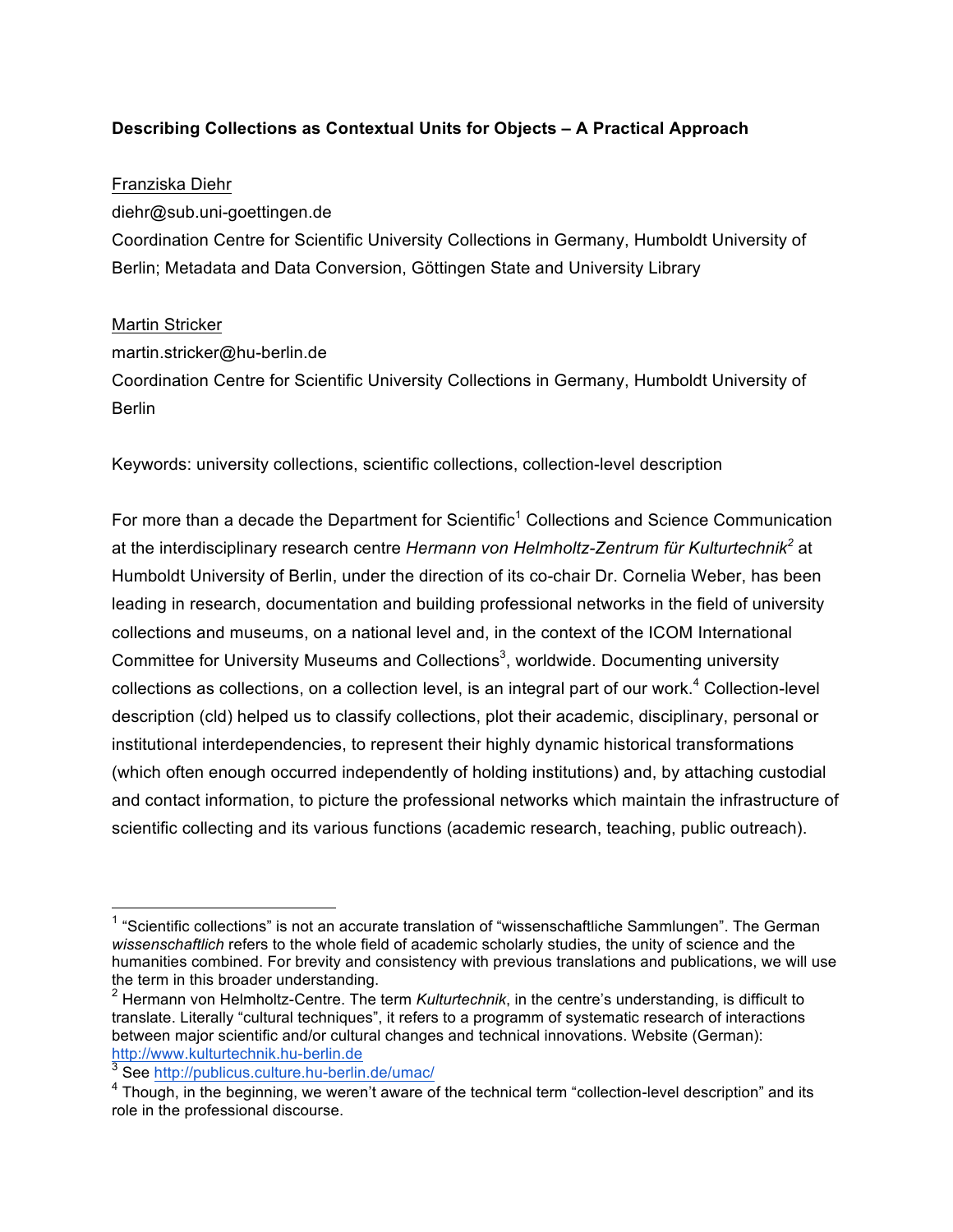University collections and museums are diverse. They manifest in various forms and functions. Some have a long history, some are very young because they are created due to the development of a new speciality or field of study. There are large collections with millions of items (e.g. some zoological collections) and small ones, with less than 100, but possibly unique objects. Some collections are publicly accessible in form of museums, but most of them owe their existence to a specific academic interest and academic function, mainly research and teaching.<sup>5</sup> The relationship of a collection to its legal holding institution (the university) is in many cases a weak one, as the collection was established and is maintained by certain researchers in a certain department within the scope of a specific disciplinary context. Universities as organisational entities, in accordance with the principle of academic freedom, have and had very little influence on collection foundation and policy. When we engaged in documenting university collections, it was therefore obvious to first build a database with collection-level description at its core. 6

This collection-level approach turned out very fruitful. While information about individual collection items in many cases was and is scarce (not to speak of digitized holdings), it was possible to develop a comprehensive knowledge base about university collections. By connecting collections with classifying properties (collection types, forms and academic subjects), places, organisations, people (who were involved in the foundation or development of collections), historical events (like establishment and termination), we managed to weave an interlinking net which relates the elements of a heterogeneous and dynamic domain without the application of an all too rigid structure. This approach also helped us to build usable and browsable web database interfaces with indices and cross-references. And for the historical documentation we were able to describe lost, terminated, abandoned, split or translocated collections even when all objects were gone, information about them unavailable or when objects and holdings had meanwhile become part of other collections.

In a subsequent project, we moved to the item level and researched and documented the object genre of Material Models in Research and Education across collections and academic disciplines.<sup>7</sup> The resulting item-level descriptions of material models were integrated with the

 $<sup>5</sup>$  Both academic functions imply that conservation is not always the focus: research and teaching may</sup> use objects in a way that consumes them, at least partially.

 $6$  See UMAC Worldwide Database of University Museums & Collections: http://publicus.culture.huberlin.de/collections/ (international database in its original, albeit slightly anachronistic appearance), and University Collections in Germany: http://www.universitaetssammlungen.de/?setLocale=en

 $<sup>7</sup>$  Material models fulfil various roles in academic contexts: research, teaching, presentation, exposition</sup> and representation. See http://www.universitaetssammlungen.de/modelle?setLocale=en and Ludwig,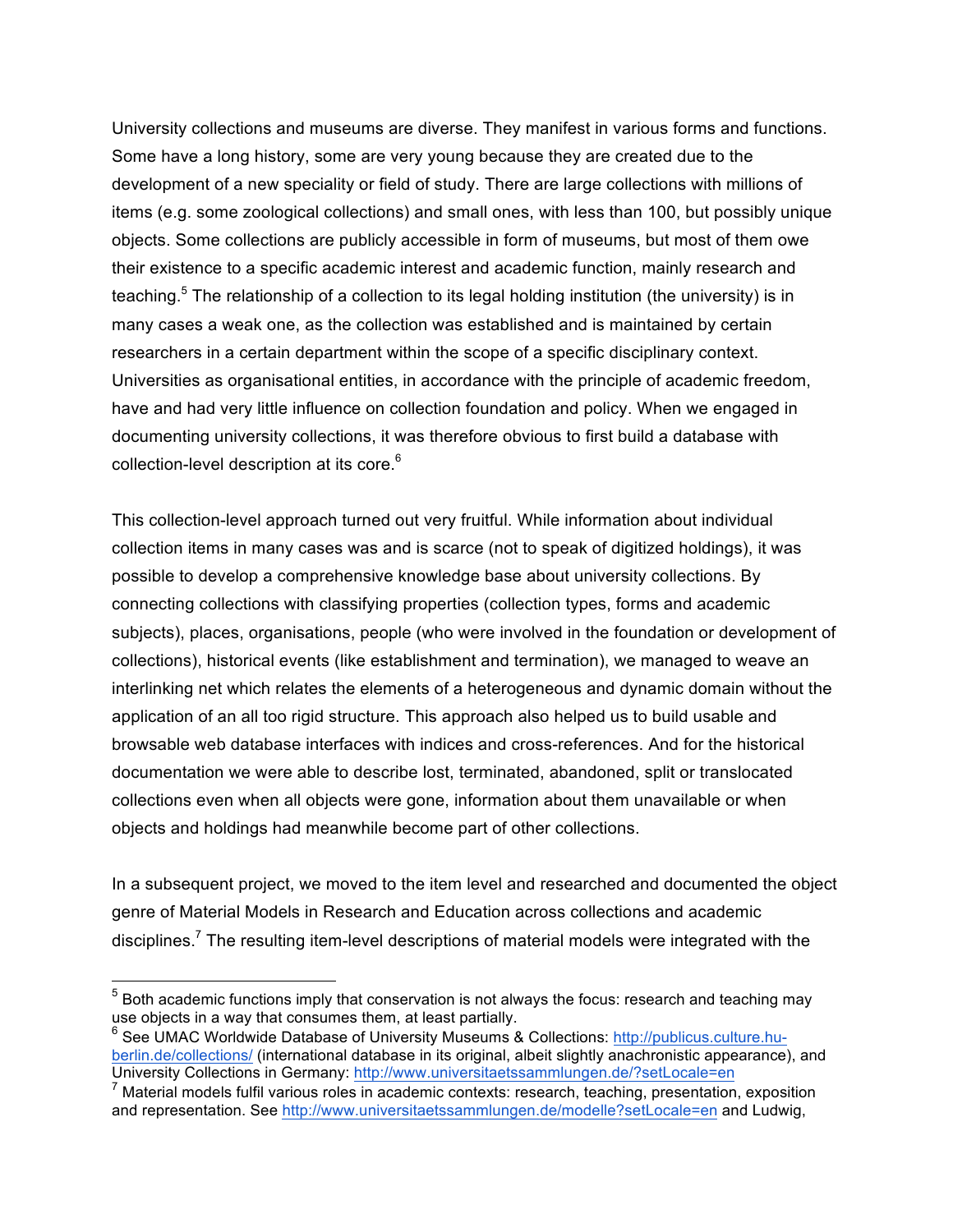existing collection descriptions. By connecting the model objects with the collections they are part of, significant contextual information could be rendered, especially the why (function, collection policy), when or by whom the items were incorporated into the academic collection. $8$ Moreover, the readily available corpus of collection-level documentation helped the research team to solve a particular data-modelling problem: professional model makers serially produced quite a number of material models in academic use, subsequently identical models can be found in various collections. Item-level descriptions of material models were therefore split into an "abstract" or conceptual description of the object (information pertaining to all produced items of one particular model), and into a "holdings description", which contains information related to the serially manufactured items physically included into a collection. These holdings descriptions are relationally linked to the conceptual item-level model description and to the collection the object is part of.

Over the past years, the role of academic collections in research, teaching and education has seen a continuous increase. Collections are used for university exhibitions, research programmes and especially teaching courses, resisting and partially reversing the prevalent trend of virtualisation. An example: the "Medienarchäologischer Fundus"9 at the Institute for Musicology and Media Studies at Humboldt University of Berlin teaches students to examine television sets, radios, computers and computing devices for a better understanding of the relationship between physical medium and its cultural effect.<sup>10</sup> There have also been numerous documentation projects, some on the national level, like *Academische Collecties* in Netherlands, or *UMIS: University Museums in Scotland*. 11

In 2011, the influential German Council of Science and Humanities (*Wissenschaftsrat*) 12 emphasized that physical scientific (academic) collections at universities and research museums are an important research infrastructure and should be developed accordingly.<sup>13</sup> At

<sup>10</sup> http://www.medienwissenschaft.hu-berlin.de/medientheorien/fundus

1

Weber, Zauzig, *Das materielle Modell. Objektgeschichten aus der wissenschaftlichen Praxis*, Paderborn 2014.

<sup>8</sup> See also Wickett et al., *Modeling Cultural Collections for Digital Aggregation and Exchange Environments*, CIRSS Technical Report 201310-1, October 2013; expecially the concept of "collectionlevel attributes that may propagate to the item level or at least inform the item level" (chapter 4.2).  $9$ <br>Roughly translated: collection for archaeology of the media

<sup>&</sup>lt;sup>11</sup> See http://www.academischecollecties.nl and http://www.revealing.umis.ac.uk. Collection-level description plays a central role in both projects. Academische Collecties uses EAD (Encoded Archival Description).<br><sup>12</sup> http://www.wissenschaftsrat.de/en/home.html

 $13$  See Wissenschaftsrat. Recommendations for Scientific Collections as Research Infrastructures, 2001, http://www.wissenschaftsrat.de/download/archiv/10464-11-11\_engl.pdf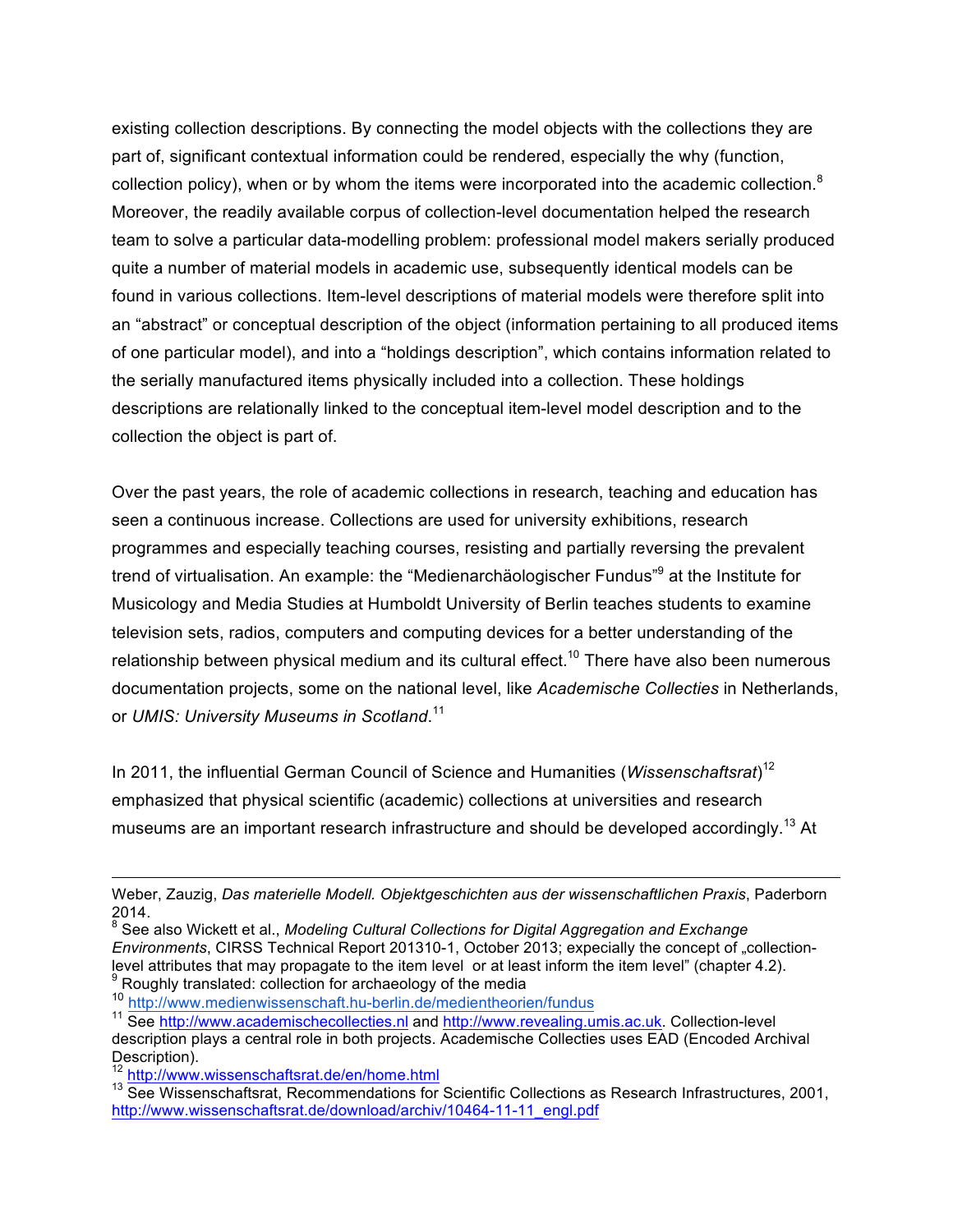the same time, it was determined that academic collections at German universities lack funds and do not meet museological standards like proper documentation, maintenance, curating and storage. As a consequence, the Federal Ministry of Education and Research funds since 2012 the "Coordination Centre for Scientific University Collections in Germany"<sup>14</sup>, located at *Helmholtz-Zentrum*/Humboldt University of Berlin and led by Cornelia Weber. The centre's task is to coordinate activities that develop the collections' role as a decentralised scientific infrastructure and increase their visibility und usability, and to expand and strengthen the community's network.

Digitisation and digital web-based documentation play an essential role for increased visibility and academic usability of collections. Thus, the centre has begun to develop a new data platform with a web portal, "Scientific Collections digital", as its publishing tool.<sup>15</sup> The portal, still in beta, presents interrelated information about collections, objects, involved person and collection activities in research, documentation and exposition. In the future, all data will be accessible via APIs. One central aim of the new platform is to aggregate, connect, and enrich data of numerous local repositories and to provide them further to national and international reference projects like Europeana or German Digital Library. It is therefore for us a given that our work should conform to interoperability standards like LIDO, Dublin Core and CIDOC CRM.

In accordance with the centre's principal tasks and aim, a data model has been developed, which formally describes and structures the domain of scientific (academic) collections as an infrastructure for research, teaching and education. Franziska Diehr, as a master-thesis at the Institute of Library and Information Science of Humboldt-University of Berlin, designed this Scientific Collection Description Model (SCDM).<sup>16</sup>

SCDM describes a collection as a unity of several single, physically present, material items, which is or was created by one or more persons for a certain reason and is currently used or has the potential to be used in academic research, teaching and/or education. The model represents the dynamics of a scientific collection as an infrastructure by describing the collection itself as a unity, by describing its usage in research, teaching and education and by connecting it with related resources. This perspective on a collection in combination with its related

<sup>&</sup>lt;sup>14</sup> http://wissenschaftliche-sammlungen.de/en/<br><sup>15</sup> http://portal.wissenschaftliche-sammlungen.de<br><sup>16</sup> Franziska Diehr, *Ontologisch basiertes Datenmodell für die Beschreibung wissenschaftlicher Sammlungen – ein Beitrag zur Identifikation semantischer Zielressourcen und zum Mapping existierender Quellattribute*, master-thesis, Berlin 2013, http://nbn-resolving.de/urn:nbn:de:kobv:11-100218029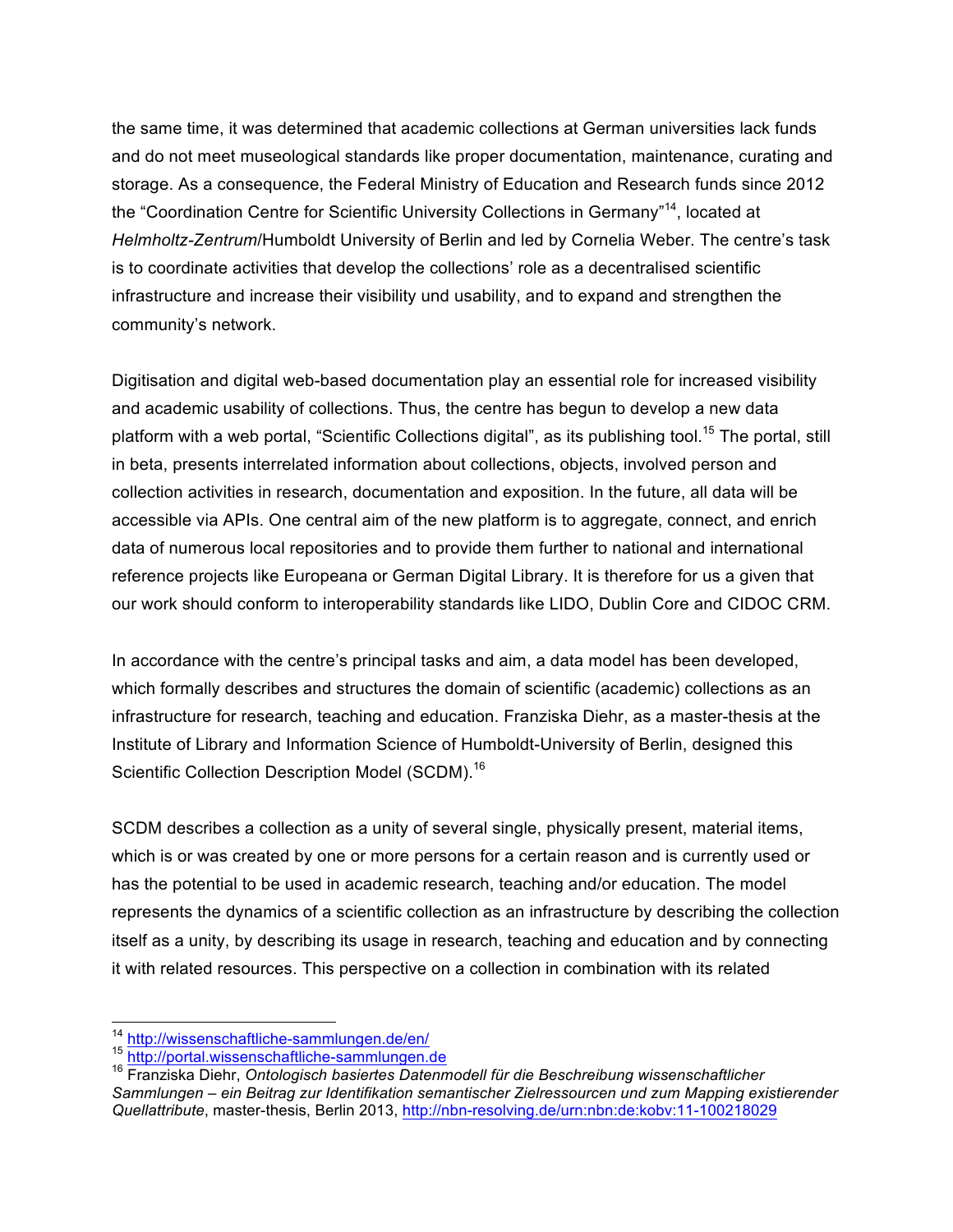resources distinguishes SCDM from other collection-level description models like DCCAP.<sup>17</sup> Nevertheless, DCCAP and other standards were used as a basis for SCDM and are therefore compatible. By its re-use of common standards like CIDOC CRM, Dublin Core and especially EDM as base model, SCDM is extendable and reusable; as a descendant of EDM also within the context of Linked Open Data. One reason for the re-use of EDM was its potential for expansion: by defining subclasses, EDM could be differentiated to meet domain specific needs. If applicable, classes and properties were re-used from existing namespaces. Otherwise new concepts were created.

Short explanations, examples and possible relations (properties) of SCDM's main classes:

- Class scdm:Collection defines (scientific) collections as a unity of several single, physically present, material items, which is or was created by one or more persons for a certain reason. Single object items might be added or removed from a collection, but it still remains a unity.
- scdm:CollectionBasedActivity is performed by an edm:Agent or scdm:Actor and related to at least one scdm: collection. A collection-based activity depends on the existence of a collection, without a collection the activity could not be performed. Collection-based activities demonstrate the usage of a scientific collection as infrastructure for research, teaching and education. Furthermore, those activities often produce results result like a research paper (an instance of scdm:CollectionDocument).
- scdm:CollectionDocument comprises identifiable immaterial items carrying information about scdm:Collection. This could be a single information object like image or audio files or also combined ones like a database.
- scdm: Actor defines persons and corporate bodies, who were consciously involved in a scdm: CollectionBasedActivity and/or related with at least one scdm:Collection. The most important relation between scdm: Actor and scdm:Collection is scdm:hasContact(isContactFor). It identifies a contact person for a collection such as a curator.
- scdm:Facilities defines aids, which enable direct physical interaction with scdm:Collection or single items of a collection. Those facilities can be workspaces, laboratories, measurement devices or photo equipment.

 <sup>17</sup> http://dublincore.org/groups/collections/collection-application-profile/